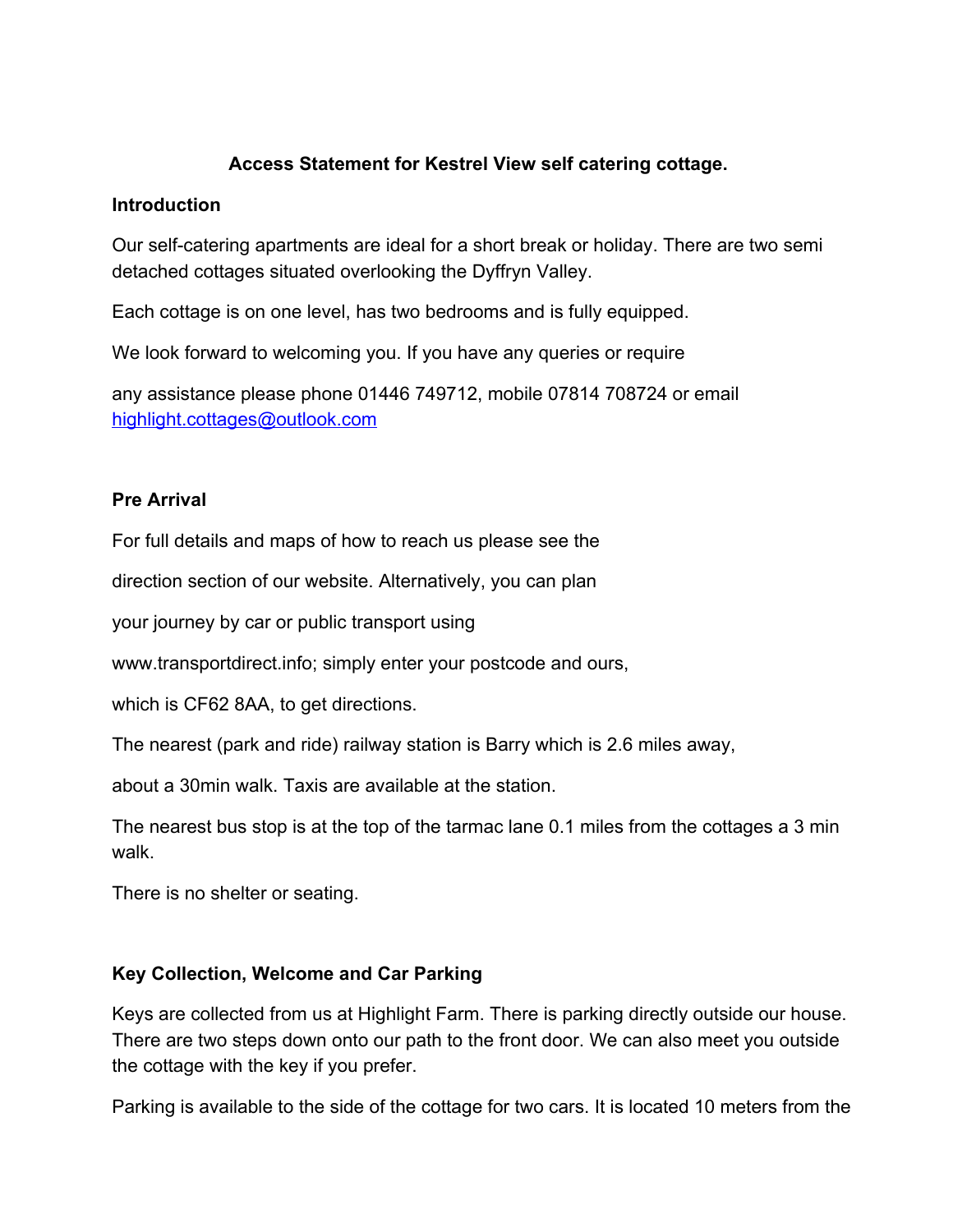front door. You are able to park outside the front door of the cottage for unloading purposes only. The parking area has a gravel surface. This area is lit at night by motion sensor lights.

## **Entrance**

The cottage has a covered porch area lit with a motion sensor light over the front door. The front door opens inward and is 95 cm wide. There is a 20cm step up into the hallway of the property which is 120cm wide.

The hall is lit with a ceiling light fitting. There is a 50 x 150 cm size runner on the floor.

Kestrel View is two bedroom cottage all on ground level, tiled throughout with under floor heating.

Heating is controlled with thermostats located in both the bedrooms, kitchen and lounge area. Thermostats located on wall at 255cm height from floor.

The cottage is neutrally decorated with the woodwork contrasting in colour to the walls. Both bedrooms and lounge have a feature wall in contrasting colour.

### **Kitchen**

The kitchen, dining and lounge area are all open plan on one level accessed from the hallway.

The door of the oven drops down and the handle is 71cm above the floor.

The hob is 96 cm above the floor.

Worktop and sink are 96cm above the floor.

Fridge /freezer is available and lowest shelf of the fridge is 34cm above the floor. The highest shelf in the freezer is 127cm above the floor.

Cutlery and utensils are provided as is a cordless kettle rotating 360o. Liquid alerter on kettle tells you when the vessel is nearly full.

Microwave is located on top of the fridge/freezer 150cm above floor but, this can be moved to work surface if you would prefer.

4 slice toaster is situated on worktop at 96cm above the floor.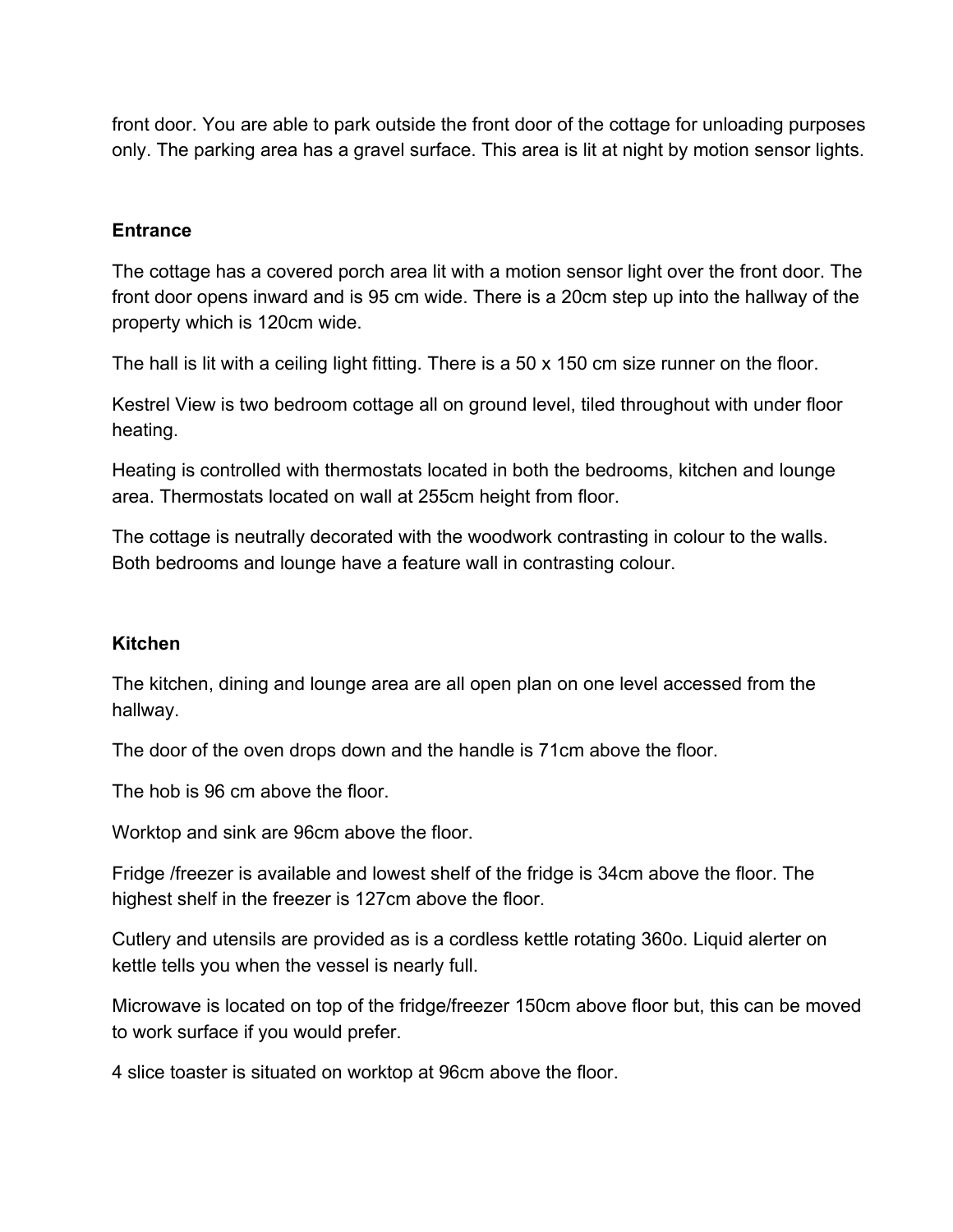Glasses and cups are located in wall cupboards lowest shelf is 131 cm and highest shelf is 200cm above floor.

Kitchen is lit with a 3 bulb ceiling light fitting and lighting is also located in the wall cupboards and extractor fan. There is also a velux window above the kitchen.

Flooring is tiled throughout.

There is an inbuilt cupboard at 93cm above floor housing ironing board, cleaner and cleaning and domestic equipment.

### **Dining**

Open plan level entry from kitchen and lounge. Tiled floor with ceiling pendant light directly above the table.

The dining table is round with one central leg. From floor to lowest point of table is 76cm.

There is free space around the table. The 4 chairs have no arms and the furniture is moveable.

# **Lounge**

Lounge area is open plan level entry from the dining area. Tiled throughout.

Lighting is via a 3 bulb ceiling pendant and a table lamp.

Two, two seat leather sofas provide seating with non feather cushions.

Nest of table is provided, furniture can be moved.

32" Wide screen digital TV with built in DVD player. Remote control, subtitle and audio description facility is available.

Free Wi Fi is available. Landline is available at extra cost.

CD player with docking station for ipod/iphone.

Games console and limited games are situated in cabinet below the TV.

There is a 175 x 120 cm size rug.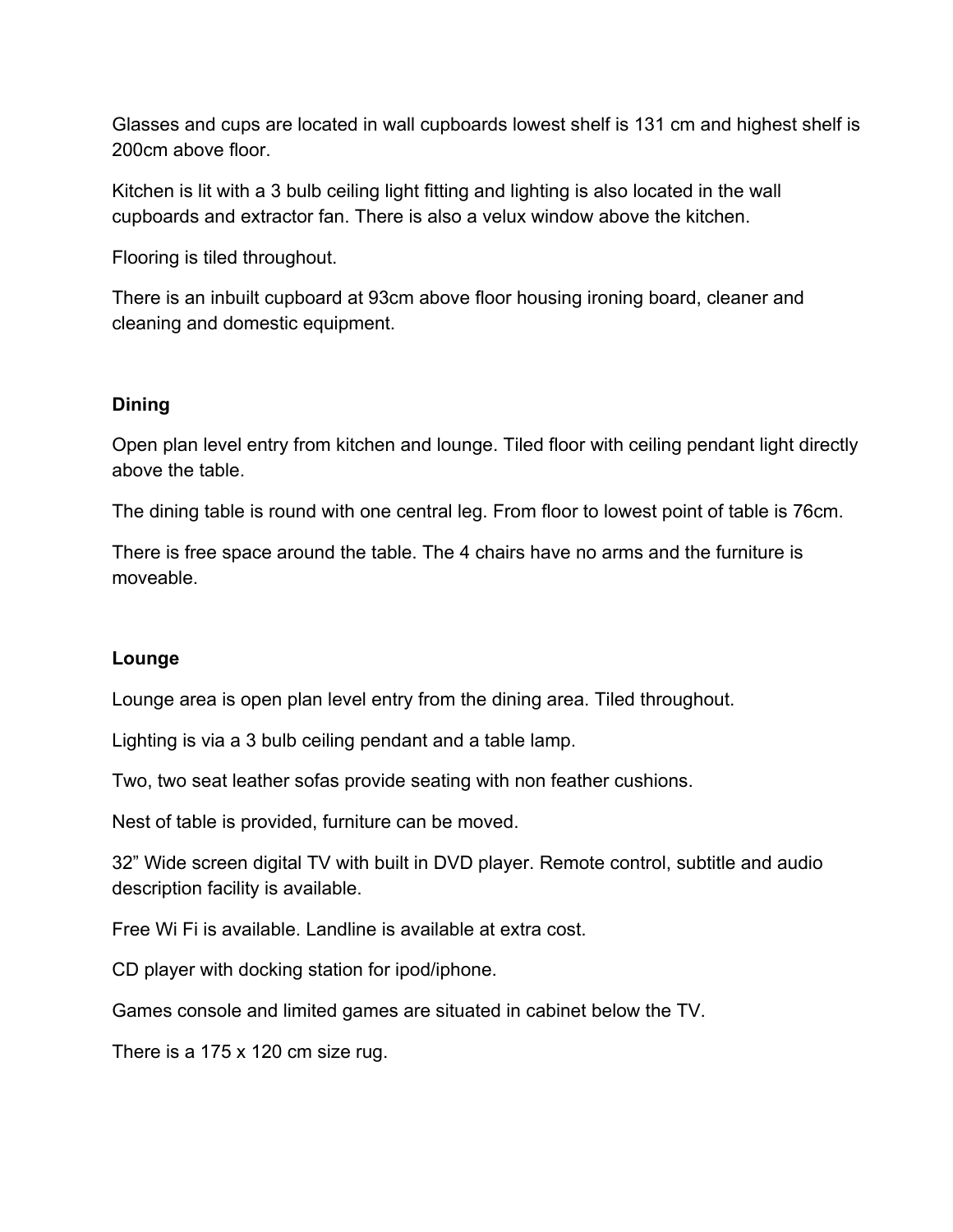### **Balcony**

The balcony is accessed from the dinning and lounge area.

The balcony is covered and decked and has outside lighting via spotlights.

The balcony is accessed via bi folding doors. It can be opened individually via a single door 69 cm wide or fully retracted the bi fold doors give to access whole balcony 352 cm wide.

There is a 5cm high lip from the cottage onto the decked balcony along the whoe length of the door frame.

The balcony is situated 170cm at highest point above ground level.

### **Bedrooms and sleeping areas**

There are two bedrooms.

One bedroom has a king size bed with en suite bathroom.

One bedroom has double bed with en suite shower room.

Step free level access to all bedrooms the doors to bedrooms are 80cm wide.

Furniture can be moved or rearranged.

Height of beds from top of mattress to floor is 51cm.

Lighting in bedroom is 3 bulb ceiling pendant light and 2 bedside lamps.

No feather bedding and pillows.

Wide screen digital TV with build in DVD and remote control in each bedroom. Subtitle and audio description facility available.

### **Bathrooms/ shower room**

Master bedroom has en suite bathroom.

2<sup>nd</sup> bedroom has en suite shower room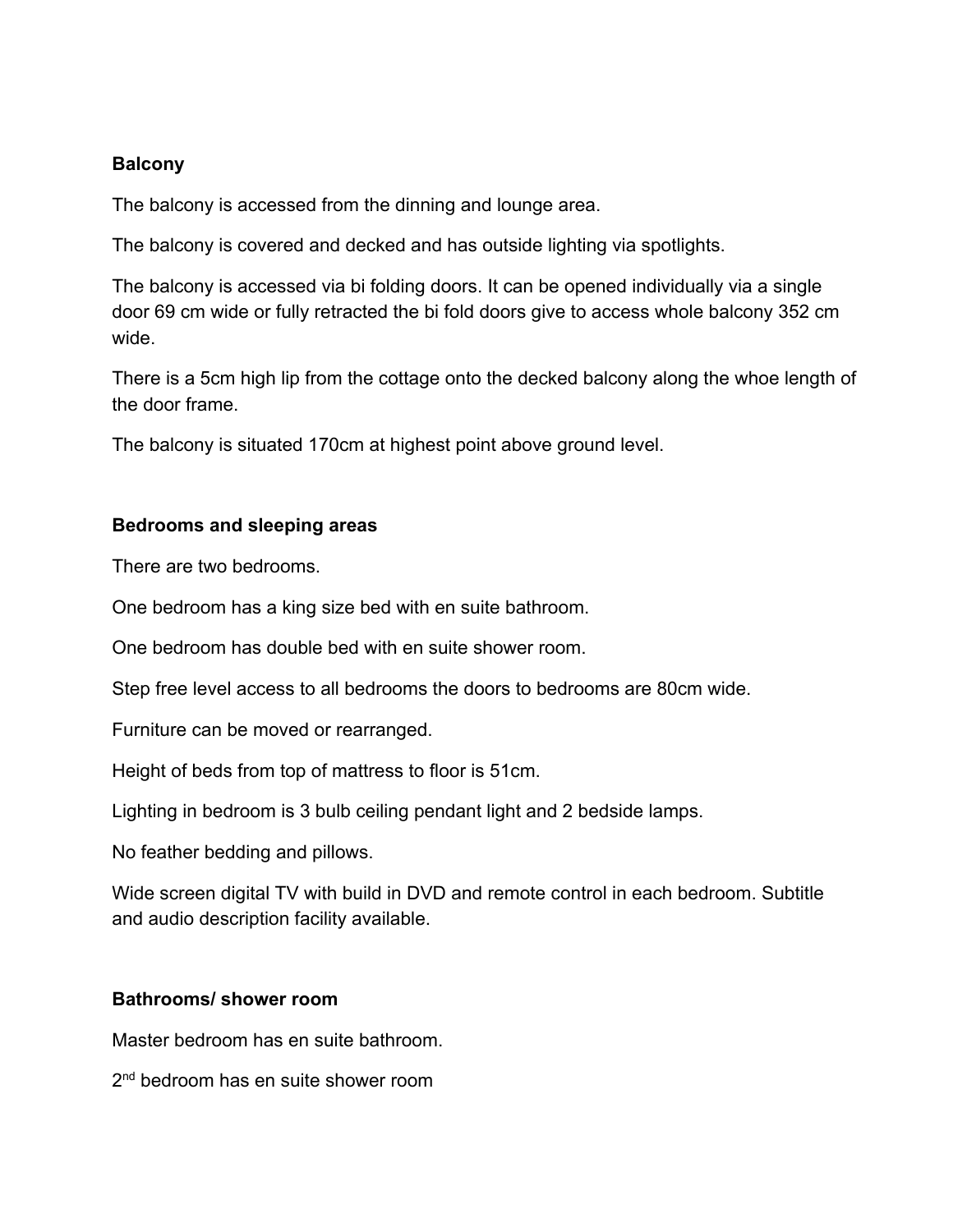The en suites have the following

Step free level access. Door opening 70cm wide. Tiled floor.

150cm size bath with bath panel and overhead shower facility 88cm above floor. Tap is centrally located.

Lip of the bath 57cm above floor.

Toilet 42cm high.

Wash basin with pedestal 81cm high .

Shower is 80cm x80cm and has a 1cm lip into shower. It is 202cm from floor to showerhead and 117cm from floor to shower controls.

Both showers have a fixed and separate removable showerhead.

Waterfall taps lever operated on sink and taps.

Both are lit with spotlights. The shower room does not have any natural light.

### **Outside grounds**

The cottage has access to a flat lawn area. With patio table, chairs and parasol.

Together with access to storage shed and 295cm x 120cmsize kennel and run.

The area is located to the rear of the cottage and accessed via a gravel pathway located 11 meters from front door.

Path is 2 meters wide and on a downward incline to reach the flat area.

Storage shed is lockable houses a tumble dryer and charcoal BBQ for use. There is also space to store any equipment you bring, with room for up to 4 bikes.

There is also a rotary washing line available for use.

Lighting is via dusk activated wall lights and motion sensor lighting.

### **Additional information**

Assistance dogs are welcome.